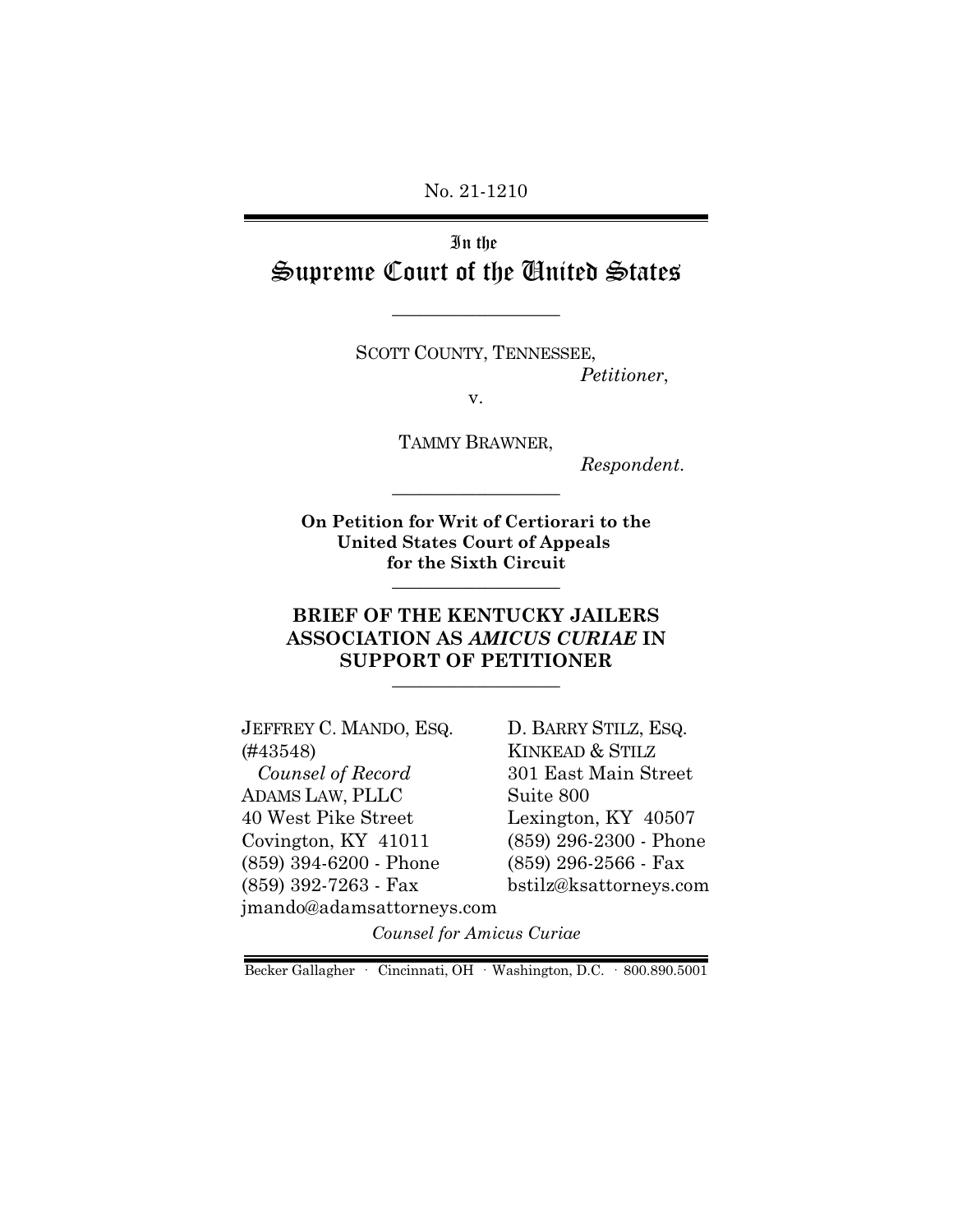# **TABLE OF CONTENTS**

| TABLE OF AUTHORITIES  ii   |                                                                                                                               |  |
|----------------------------|-------------------------------------------------------------------------------------------------------------------------------|--|
|                            |                                                                                                                               |  |
| SUMMARY OF THE ARGUMENT. 1 |                                                                                                                               |  |
|                            |                                                                                                                               |  |
| Ι.                         | Not Only Is There a Circuit Split, There Is<br>Also a Decided Lack of Clarity in the New                                      |  |
| H.                         | Instruction from the Court Is Needed Now<br>Because the Post-Kingsley Deliberate<br>Indifference Standard Is Changing a Broad |  |
| HL.                        | The Objective Deliberate Indifference<br>Standard Is Inconsistent with this Court's                                           |  |
|                            |                                                                                                                               |  |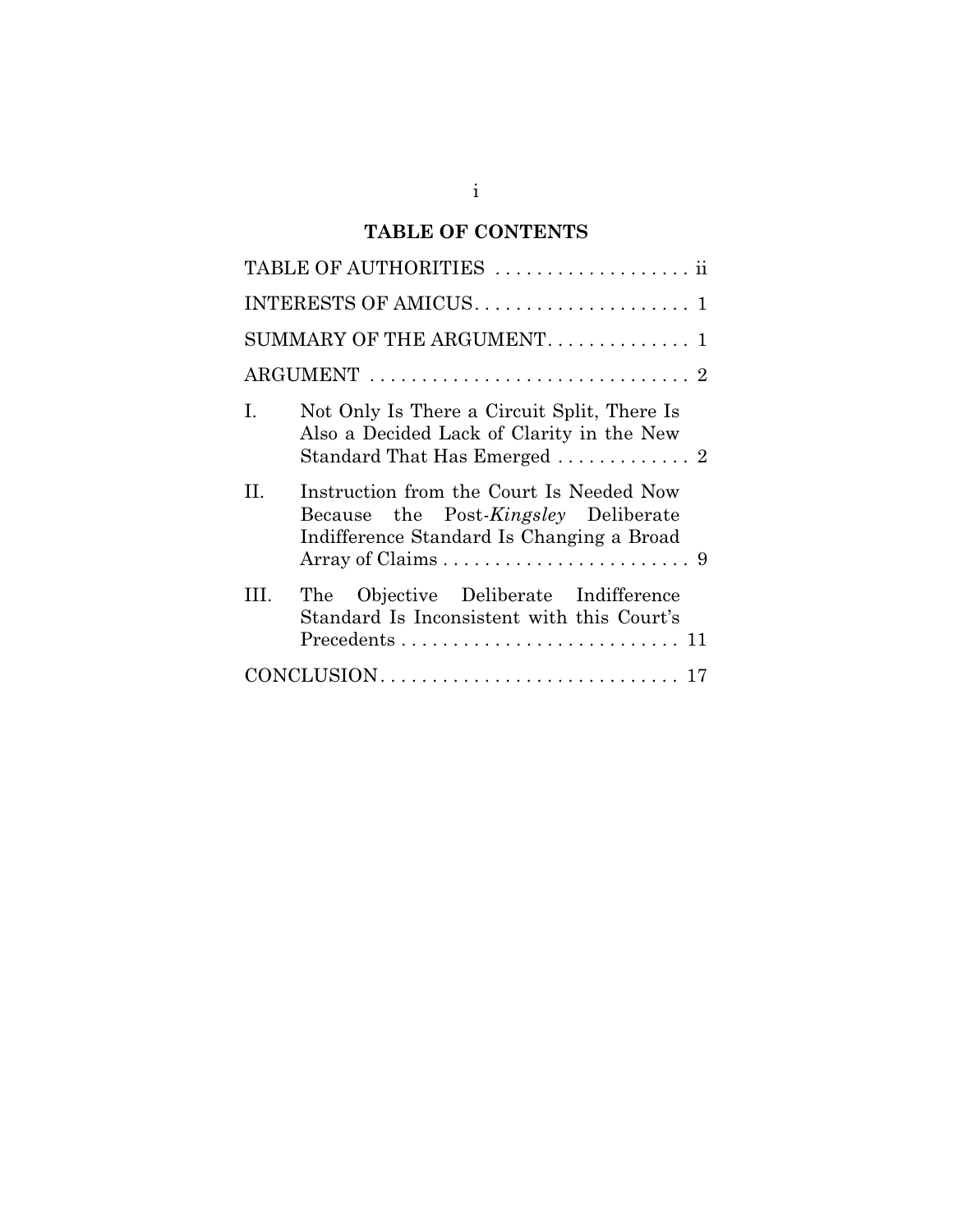# **TABLE OF AUTHORITIES**

# **CASES**

| Brawner v. Scott Co.,<br>14 F.4th 585 (6th Cir. 2021)  4, 7, 12, 15                         |
|---------------------------------------------------------------------------------------------|
| Brawner v. Scott Co.,                                                                       |
| Cameron v. Bouchard,<br>815 Fed. Appx. 978 (6th Cir. 2020) $\ldots \ldots \ldots$ 10        |
| Castro v. City of Los Angeles,<br>785 F.3d 336 (9th Cir. 2015). 4                           |
| Castro v. Cty. of Los Angeles,<br>833 F.3d 1060 (9th Cir. 2016) 4, 5, 7, 9, 16              |
| Cope v. Cogdill,                                                                            |
| Dang by & Through Dang v. Sheriff, Seminole Cty.,<br>871 F.3d 1272 (11th Cir. 2017). 3      |
| Daniels v. Williams,<br>474 U.S. 327 (1986). $\ldots$ . $\ldots$ . $\ldots$ . 2, 12, 14, 16 |
| Darnell v. Piniero,<br>849 F.3d 17 (2nd Cir. 2017)  3, 6, 7, 16                             |
| Dyer v. Houston,<br>$964$ F.3d 374 (5th Cir. 2020). 3                                       |
| Estelle v. Gamble,                                                                          |
| Farmer v. Brennan,<br>511 U.S. 825 (1994) 2, 3, 4, 5, 12, 15, 16                            |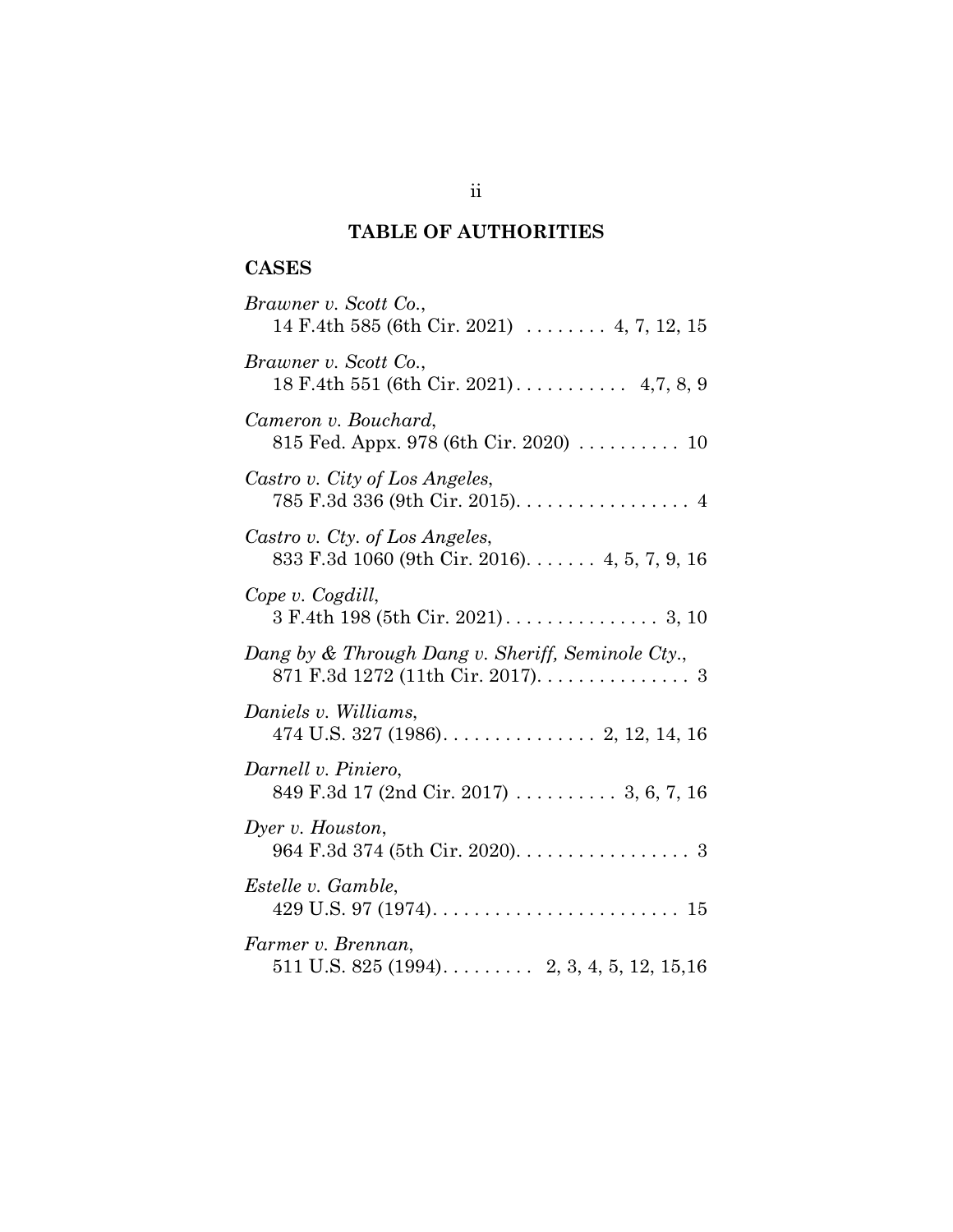| Gordon v. County of Orange,<br>888 F.3d 1118 (9th Cir. 2018). 3, 4, 6, 7                   |
|--------------------------------------------------------------------------------------------|
| Graham v. Connor,                                                                          |
| Hardman v. Curran,<br>933 F.3d 816 (7th Cir. 2019). 10                                     |
| Hyman v. Lewis,<br>2022 U.S. App. LEXIS 5991 (6th Cir. 2022) 7                             |
| Hyun Ju Park v. City of Honolulu,<br>952 F.3d 1136 (9th Cir. 2022). 11                     |
| Kingsley v. Hendrickson,<br>576 U.S. 389 (2015)<br>. 1, 2, 4, 5, 9, 10, 11, 12, 13, 14, 15 |
| Miranda v. County of Lake,<br>900 F.3d 335 (7th Cir. 2018). $\ldots \ldots \ldots$ 3, 6, 7 |
| Monell v. Department of Social Services,                                                   |
| Procunier v. Martinez,                                                                     |
| Richmond v. Hug,<br>885 F.3d 928 (6th Cir. 2018). 14                                       |
| Shaw v. Murphy,                                                                            |
| Strain v. Regalado,<br>977 F.3d 984 (10th Cir. 2020). 3                                    |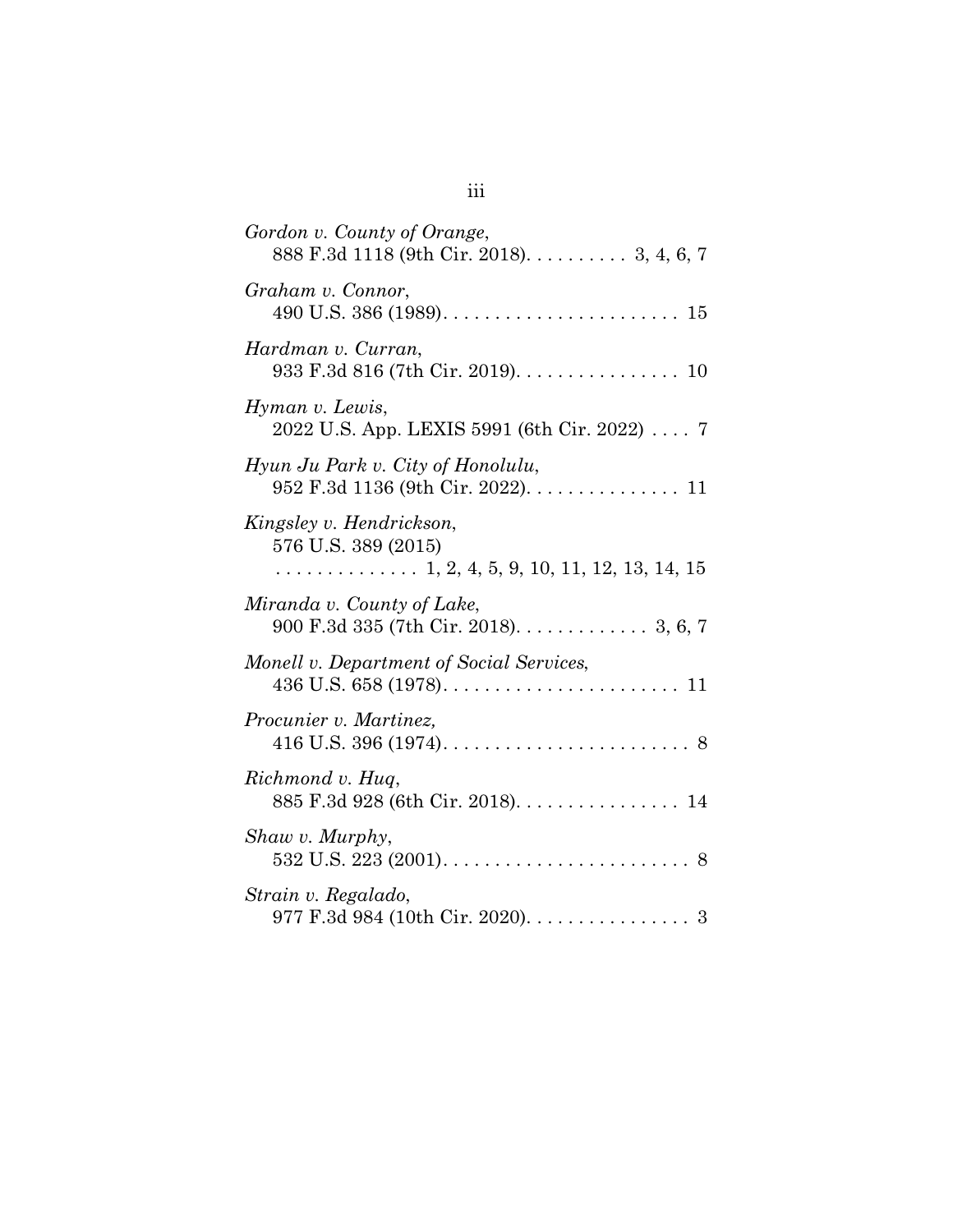| Westmoreland v. Butler Company,<br>2022 U.S. App. LEXIS 7772 (6th Cir. 2022) 8, 10                                |  |  |
|-------------------------------------------------------------------------------------------------------------------|--|--|
| Whitley v. Albers,<br>475 U.S. 312 (1976). $\dots \dots \dots \dots \dots \dots \dots \dots \dots \dots \dots 14$ |  |  |
| Whitney v. City of Street Louis,<br>887 F.3d 857 (8th Cir. 2018). 3                                               |  |  |
| <b>RULES</b>                                                                                                      |  |  |
|                                                                                                                   |  |  |
| <b>STATUTES</b>                                                                                                   |  |  |
|                                                                                                                   |  |  |
| <b>OTHER AUTHORITIES</b>                                                                                          |  |  |
| Cope v. Cogdill, U.S. Supreme Court, Case No. 21-<br>783, Petition for Writ of Certiorari filed                   |  |  |

| Dep't of Justice, Office of the Inspector General, M.                                 |
|---------------------------------------------------------------------------------------|
| Horowitz, Top Management and Performance                                              |
| Challenges Facing the Department of Justice –                                         |
| $2021 (2021) \ldots \ldots \ldots \ldots \ldots \ldots \ldots \ldots \ldots \ldots 8$ |
|                                                                                       |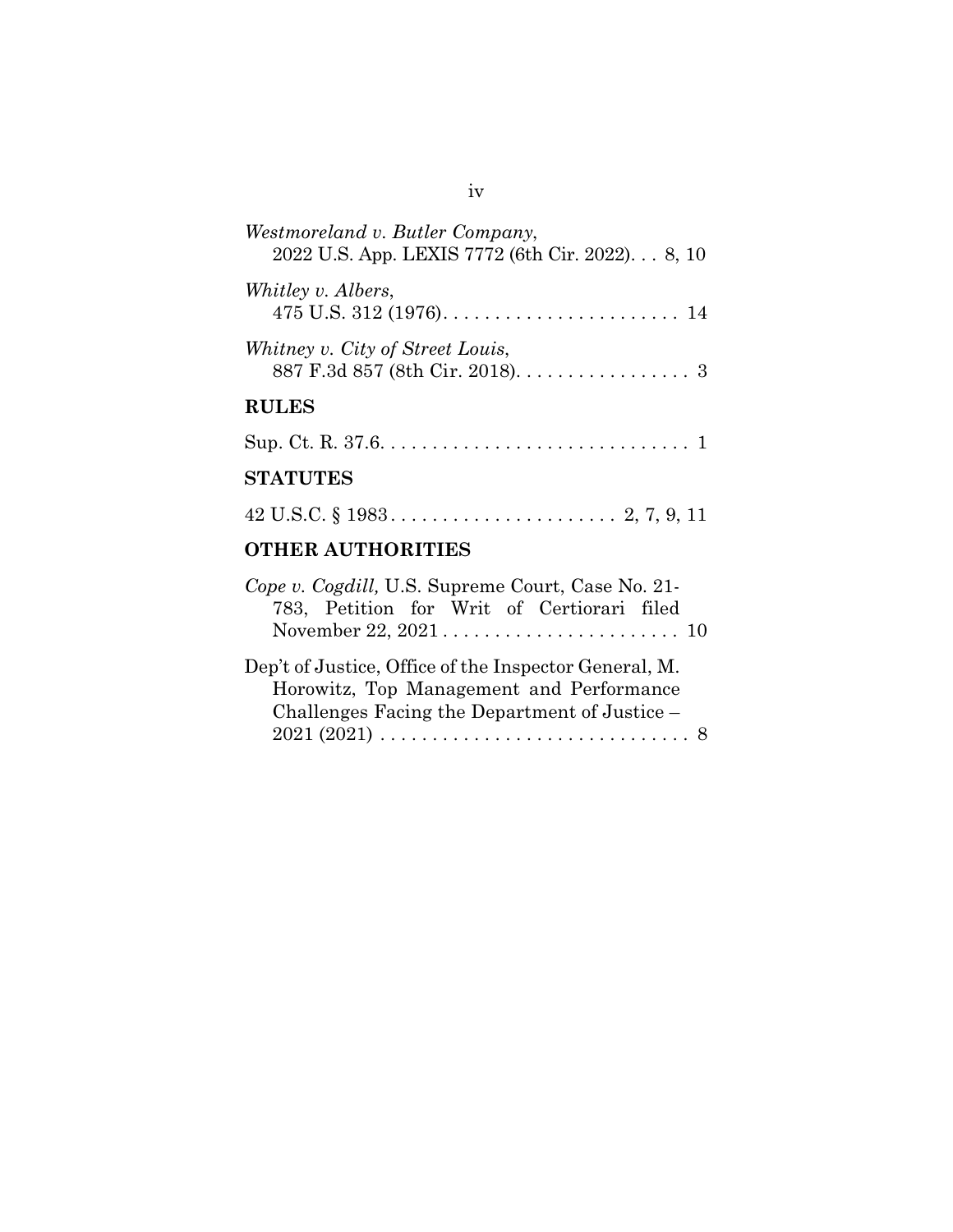#### **INTERESTS OF AMICUS**

The Kentucky Jailers Association is a nonprofit association whose members include the constitutionally elected Jailers and appointed Jail Administrators in the Commonwealth of Kentucky.<sup>1</sup> The goal of the Association is to support, educate, and promote the best interests of Jailers in the Commonwealth of Kentucky. Because the Majority decision in *Brawner* purports to set a new constitutional standard for evaluating medical claims of pretrial detainees, a population in the custody and care of Jailers in the Commonwealth of Kentucky, the Kentucky Jailers Association offers this amicus curiae brief in support of the Petition for Certiorari.

#### **SUMMARY OF THE ARGUMENT**

The Petition correctly argues that a circuit split has emerged regarding the claims of pretrial detainees following this Court's decision in *Kingsley v. Hendrickson,* 576 U.S. 389 (2015). Though now four Circuits have held that *Kingsley* requires the adoption of an objective standard for evaluating denial of medical needs claims under the Fourteenth Amendment Due Process Clause, no clear and workable test has emerged. Four iterations of the new

<sup>&</sup>lt;sup>1</sup> The parties have consented to the filing of this brief. Counsel of Record for all parties received timely notice of the *amicus curiae*'s intention to file this brief. In accordance with Supreme Court Rule 37.6 Counsel for the Kentucky Jailers Association, D. Barry Stilz, Jeffrey C. Mando, and Claire E. Parsons, undersigned, affirm that they authored this brief in whole without financial support or contribution from any third-party.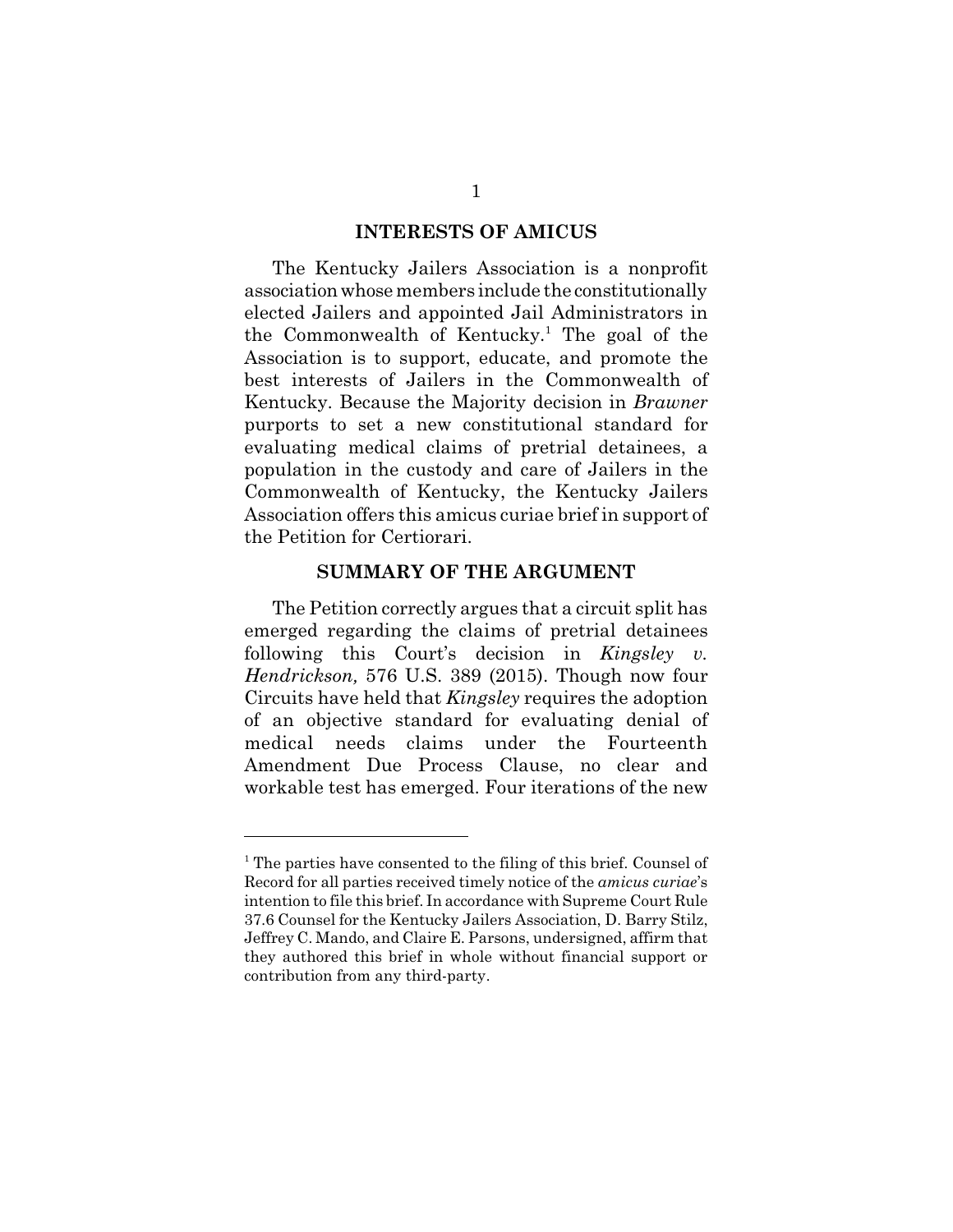post-*Kingsley* objective test have been offered, but it remains unclear what separates this new recklessness standard from simple negligence. Despite this lack of clarity, the new post-*Kingsley* recklessness standard has already spread to claims other than denial of medical care, including all conditions of inmate confinement. There are indications that the impact of the recklessness standard could apply more broadly to claims against municipal entities. The rapid expansion of the post-*Kingsley* recklessness standard is startling considering the lack of support its adoption finds in the precedents of this Court. Indeed, the adoption of a vague recklessness standard is directly at odds with the directives in *Farmer v. Brennan,* 511 U.S. 825 (1994) and *Daniels v. Williams,* 474 U.S. 327 (1986) that objective recklessness is insufficient to demonstrate culpability for a constitutional violation. This Court's review is necessary to prevent the spread of the post-*Kingsley* recklessness standard from decimating the long-held principle that mere negligence is insufficient to state a constitutional claim under 42 U.S.C. § 1983.

#### **ARGUMENT**

## **I. Not Only Is There a Circuit Split, There Is Also a Decided Lack of Clarity in the New Standard That Has Emerged.**

The Petition correctly argues that a pronounced Circuit split has emerged with respect to the impact of this Court's decision in *Kingsley v. Hendrickson,* 576 U.S. 389 (2015) on denial of medical needs claims under the Fourteenth Amendment Due Process Clause. Unfortunately for the officials who work in jails and are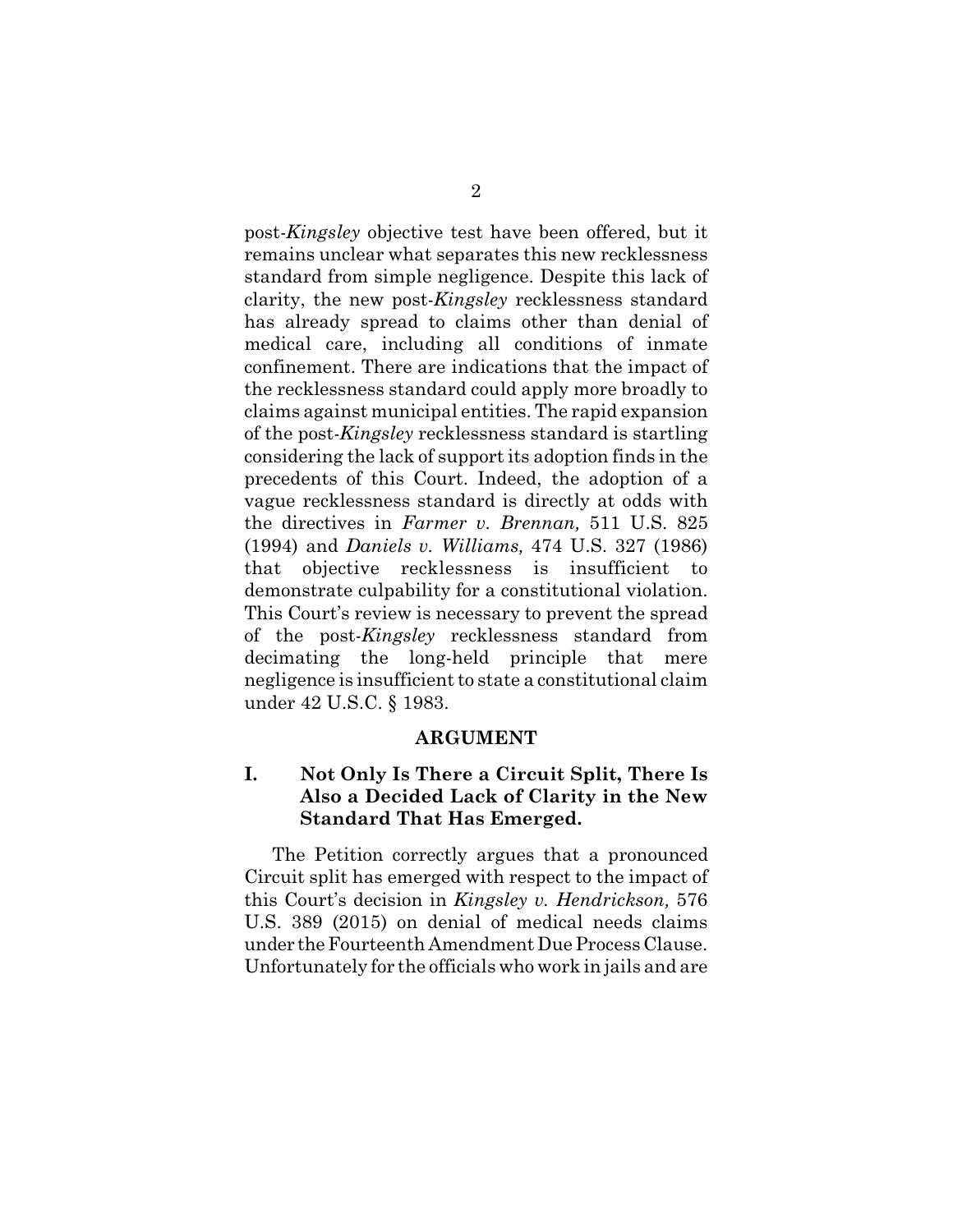charged with care and custody of inmates and honoring their constitutional rights, the split means that nearly half the nation has adopted an unworkable and unclear constitutional standard.

As the Petition explains, the Fifth, Eighth, Tenth, and Eleventh Circuits have remained steadfast to the holding from *Farmer v. Brennan,* 511 U.S. 825 (1994) in continuing to apply the two-part deliberate indifference test to medical needs claims of pretrial detainees. *Cope v. Cogdill,* 3 F.4th 198, 207 & n.7 (5th Cir. 2021); *Whitney v. City of St. Louis,* 887 F.3d 857, 860 (8th Cir. 2018); *Strain v. Regalado,* 977 F.3d 984, 991 (10th Cir. 2020); *Dang by & Through Dang v. Sheriff, Seminole Cty.*, 871 F.3d 1272, 1279 n. 2 (11th Cir. 2017). These courts have correctly reasoned that *Kingsley* addressed the excessive force claims of pretrial detainees alone, and so chose not to broadly expand that holding to medical needs claims. *See id.* Some courts, including the Fifth and Tenth Circuits, offered more subtle analysis of the incongruence between the active malfeasance alleged in *Kingsley* and the inaction theories advanced in most medical needs claims. *Cope,* 3 F.4th at 207 n.7 (quoting *Dyer v. Houston,* 964 F.3d 374, 380 (5th Cir. 2020); *Strain*, 977 F.3d at 991.

Failing to acknowledge these inherent differences, however, the Second, Seventh, Ninth, and now Sixth, Circuits have relied on *Kingsley,* to chart a new course in the manner of evaluating medical needs claims of pretrial detainees. *Darnell v. Piniero,* 849 F.3d 17, 34- 35 (2nd Cir. 2017); *Miranda v. County of Lake,* 900 F.3d 335, 352 (7th Cir. 2018); *Gordon v. County of*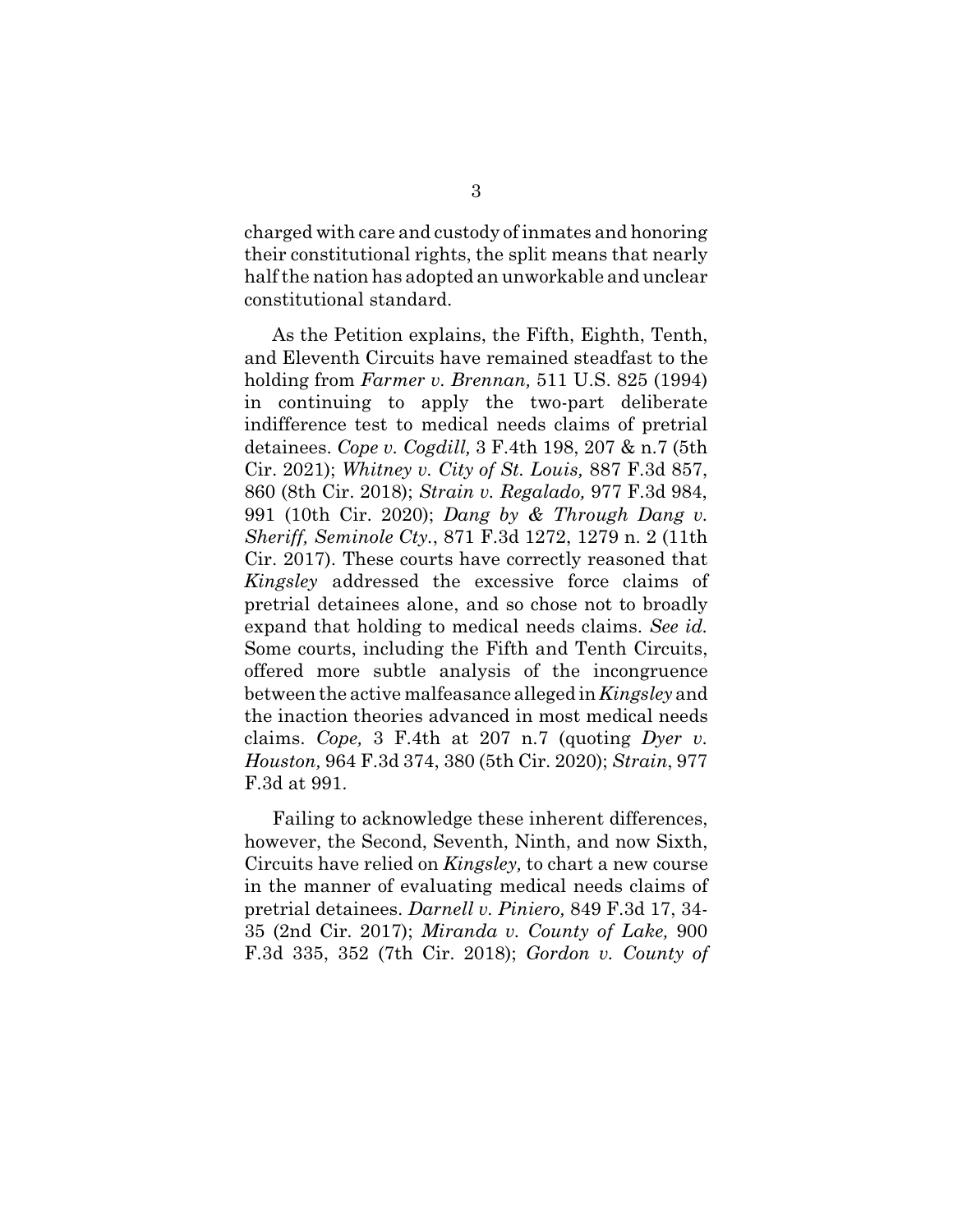*Orange,* 888 F.3d 1118, 1124-25 (9th Cir. 2018). In doing so, they have cast aside the well-established deliberate indifference standard from *Farmer v. Brennan* that has governed inaction theories of pretrial detainees for decades. In its place, they have attempted to transpose the *Kingsley* standard derived in part from the Fourth Amendment to cover inaction theories relating to medical needs and conditions of confinement under the Fourteenth Amendment Due Process Clause. *See id.*

Having decided without authority which of this Court's precedents to honor, it is no surprise that four federal circuits would be reluctant to follow suit. Indeed, there is even dissension and confusion within the federal Circuits that have adopted this new, post-*Kingsley* standard. Two of the four Circuits to have adopted the so-called objective deliberate indifference standard came with passionate dissents. Justice Readler dissented from the majority decision in *Brawner* and he was joined by 4 other Justices when the Sixth Circuit denied the request to rehear the matter *en banc. Brawner v. Scott Co.,* 14 F.4th 585, 588 (6th Cir. 2021) (J. Readler dissenting); *Brawner v. Scott Co.,* 18 F.4th 551 (6th Cir. 2021) (J. Readler dissenting joined by JJ. Thapar, Bush, Nalbandian, and Murphy).

Likewise, the Ninth Circuit first adopted the objective deliberate indifference standard in *Castro v. Cty. of Los Angeles,* 833 F.3d 1060 (9th Cir. 2016), but did so only after first rejecting the application of *Kingsley* to inaction theories under the Fourteenth Amendment. *Castro v. City of Los Angeles,* 785 F.3d 336 (9th Cir. 2015). When a panel rehearing resulted in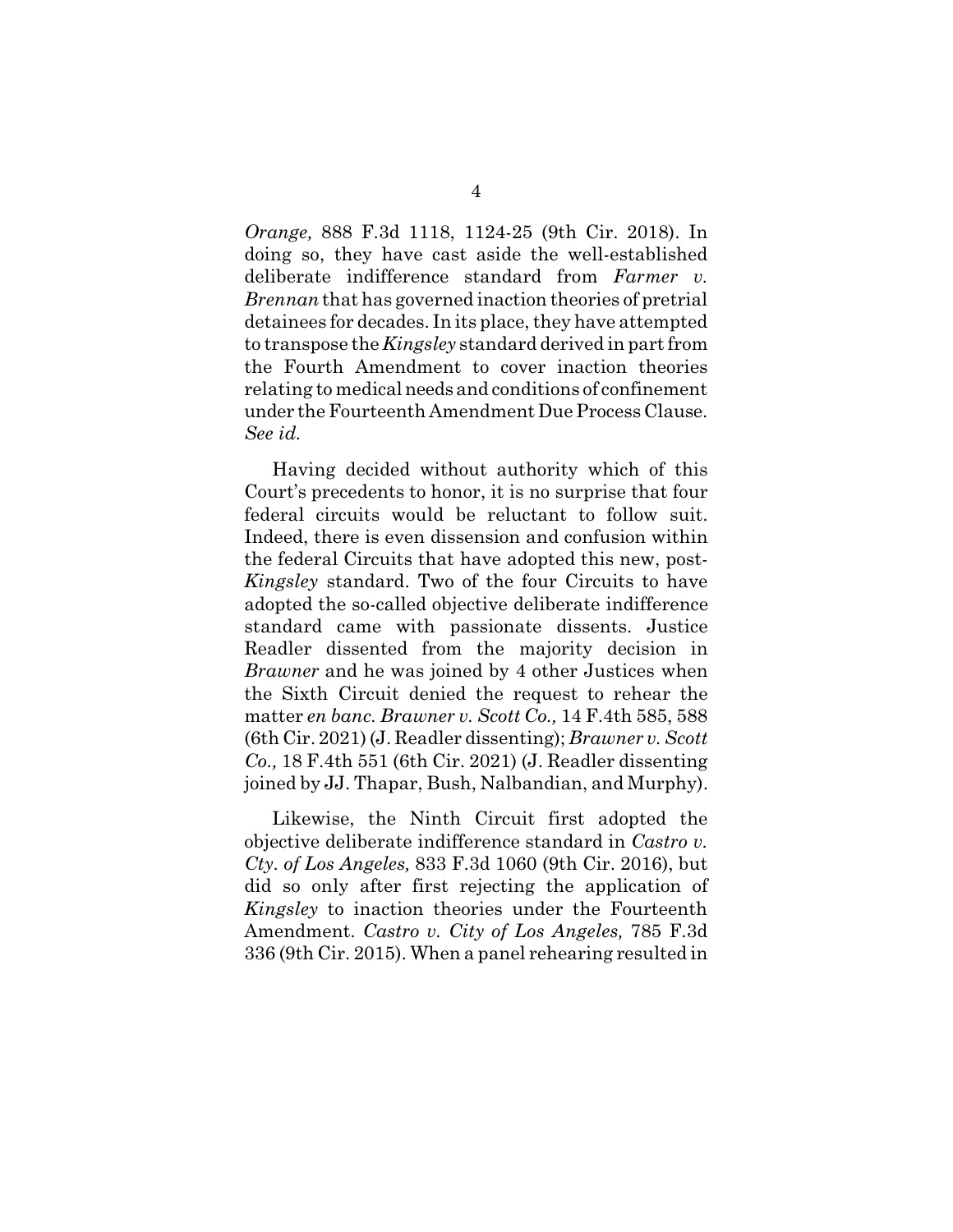a reversal of fortunes on that point, 3 members of the panel dissented, arguing that the panel's decision to transpose *Kingsley* to the failure-to-protect context had "made a mess" of the constitutional framework under the Fourteenth Amendment. *Castro,* 833 F.3d at 1084 (J. Ikuta dissenting joined by JJ. Callahan and Bea).

In the years since the Ninth Circuit led the charge to revamp the deliberate indifference standard without invitation from this Court, this mess has yet to be cleaned up. In place of *Farmer's* simple two-part deliberate indifference test, the Ninth Circuit enunciated a four-part test which purports to adopt the objective standard from *Kingsley,* but includes language reminiscent of the elements of state law negligence:

- i) the defendant made an intentional decision with respect to the conditions under which the plaintiff was confined;
- ii) those conditions put the plaintiff at substantial risk of suffering serious harm;
- iii) the defendant did not take reasonable available measures to abate that risk, even though a reasonable official in the circumstances would have appreciated the high degree of risk involved – making the consequences of the defendant's conduct obvious; and
- iv) by not taking such measures, the defendant caused the plaintiff's injuries.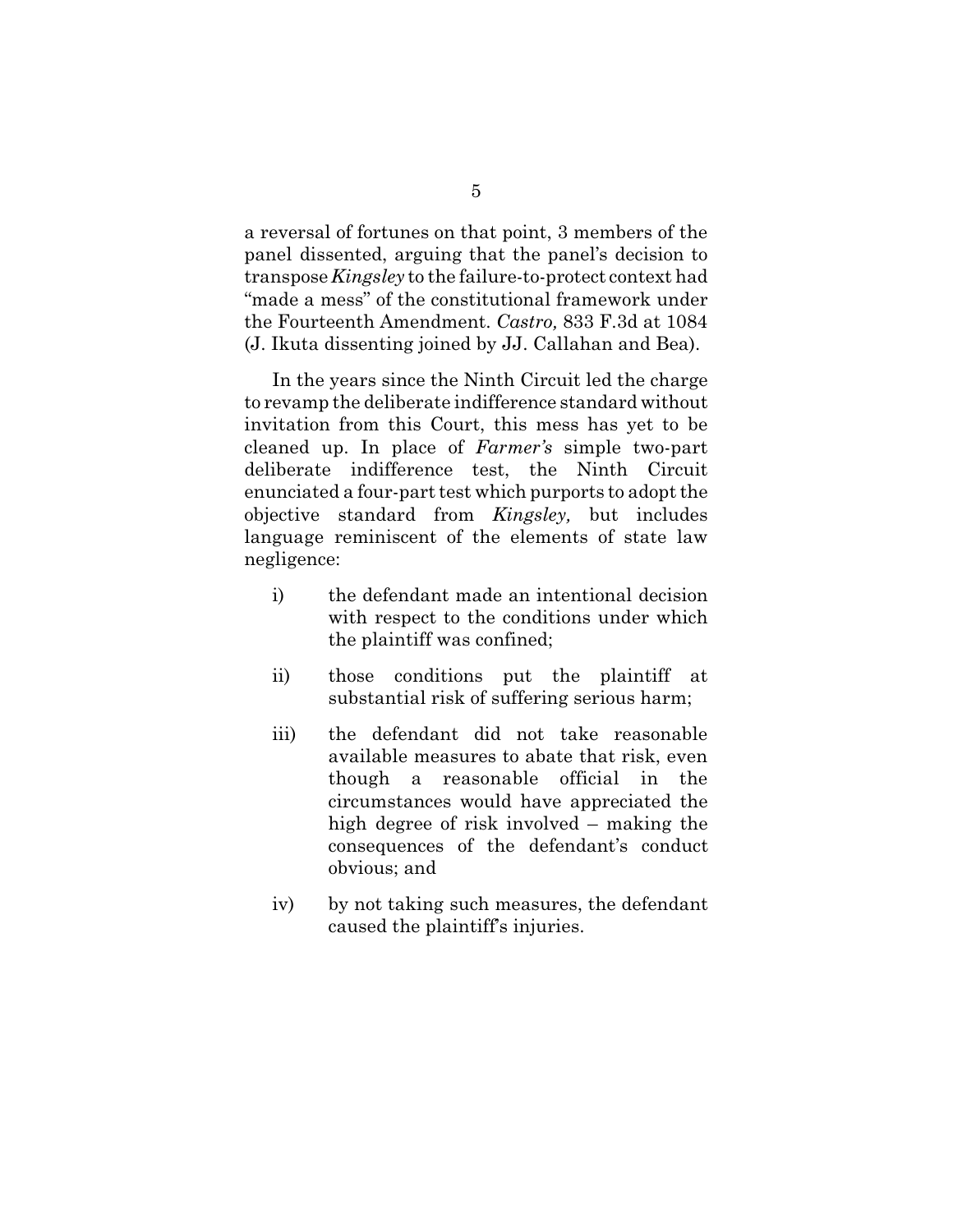*Gordon v. Cty. of Orange*, 888 F.3d 1118, 1125 (9th Cir. 2018).

Though the Second Circuit followed the Ninth Circuit's lead, it declined to adopt this four-part test and instead held that deliberate indifference can be shown with proof that the defendant

recklessly failed to act with reasonable care to mitigate the risk that the condition posed to the pretrial detainee even though the defendantofficial knew, or should have known, that the condition posed an excessive risk to health or safety."

*Darnell*, 849 F.3d at 35. Again, the language of negligence could not be avoided. *See id.*

Jumping into this fray, the Seventh Circuit also did not adopt the Ninth Circuit's test or even appear to establish any test of its own at all. Rather, it stated only that deliberate indifference exists if a defendant made an intentional action or decision not to act "with purposeful, knowing, or reckless disregard of the consequences[.]" *Miranda*, 900 F.3d at 354. While the Court noted that mere negligence was not sufficient, it did not offer guidance as to the hallmarks that separate negligence from a "reckless disregard of the consequences." *See id.*

Despite the benefit of its sister Circuit's trial and error in attempting to set a wholly new constitutional standard without express instruction from this Court, the Sixth Circuit in the case below failed to clarify the test for this new objective deliberate indifference standard. Instead of setting forth a standard of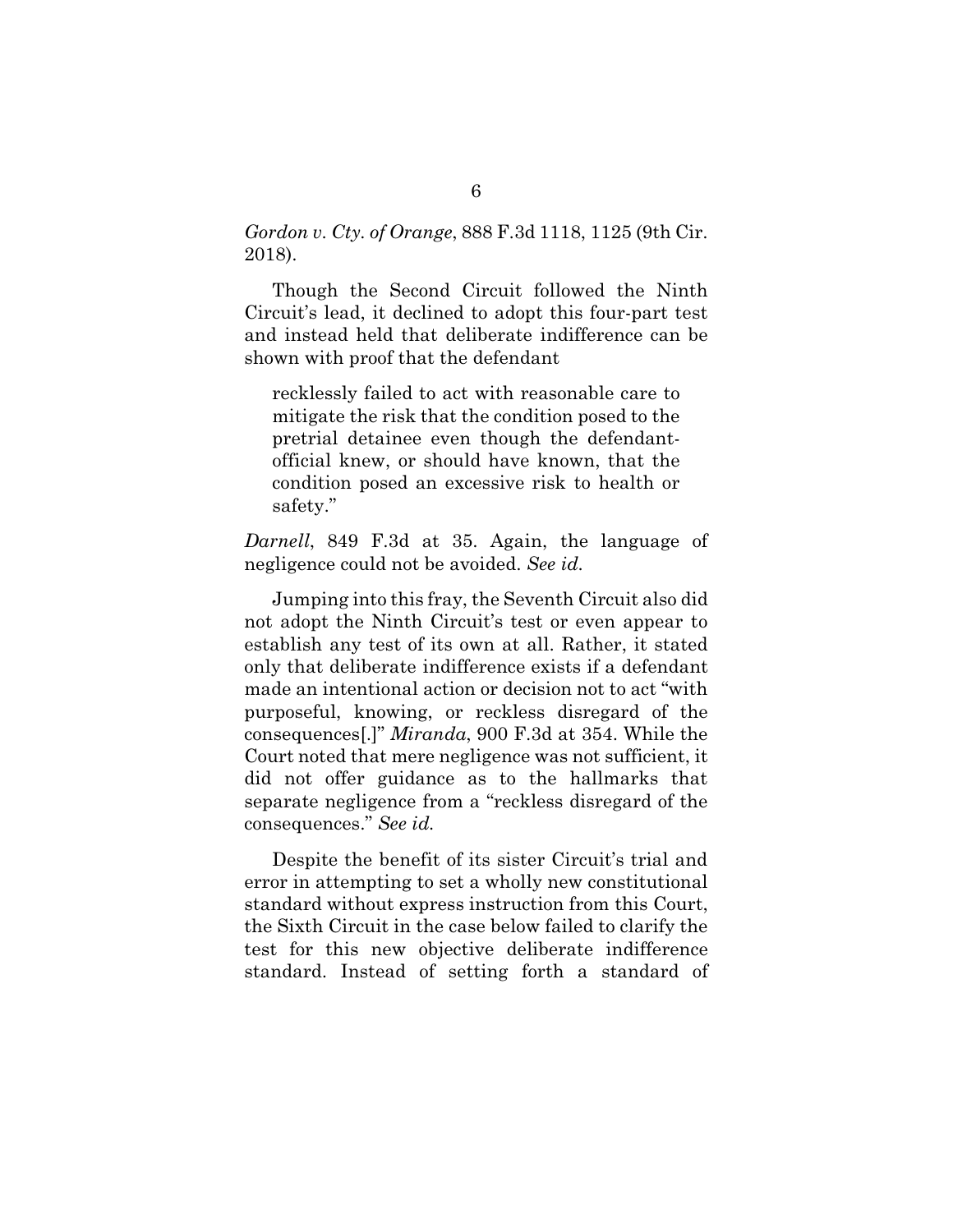liability, the Court identified the permissible, if not ineffable, range of situations that might constitute deliberate indifference: "more than negligence but less than subjective intent – something akin to reckless disregard." *Brawner,* 14 F.4th at 596-597 (*citing Castro* and *Darnell, supra*). Again, while negligence is disclaimed in this test, it is not clear what additional factors must be present to be viewed as "akin to reckless disregard" and trigger constitutional protections. *See id.*

Though now at least four iterations of the new post-*Kingsley* deliberate indifference standard have been offered, it remains decidedly unclear what differentiates recklessness from mere negligence. *Brawner*, 18 F.4th at 556 (J. Readler dissenting). Each of the above tests pays lip service to the wellestablished rule that negligence is insufficient to state a claim for a constitutional violation under 42 U.S.C. § 1983. *Gordon, supra*; *Darnell, supra*, *Miranda, supra*; *Brawner, supra*. Yet, none of the cases explain with any clarity what "recklessness" means and what separates it from mere negligence. *See id.* Indeed, this question is made more difficult by the fact that the tests from the Seventh and Ninth Circuits expressly draw on the language of negligence by referring to "reasonableness" and avoiding "excessive risks" in their post-*Kingsley* deliberate indifference tests. *Darnell*, *supra*; *Gordon, supra.*

This is why subsequent courts which have applied this new standard have remarked that it is "far from clear[.]" *Hyman v. Lewis*, 2022 U.S. App. LEXIS 5991, \*5, 2022 Fed. App. 0045P (6th Cir. 2022) (citing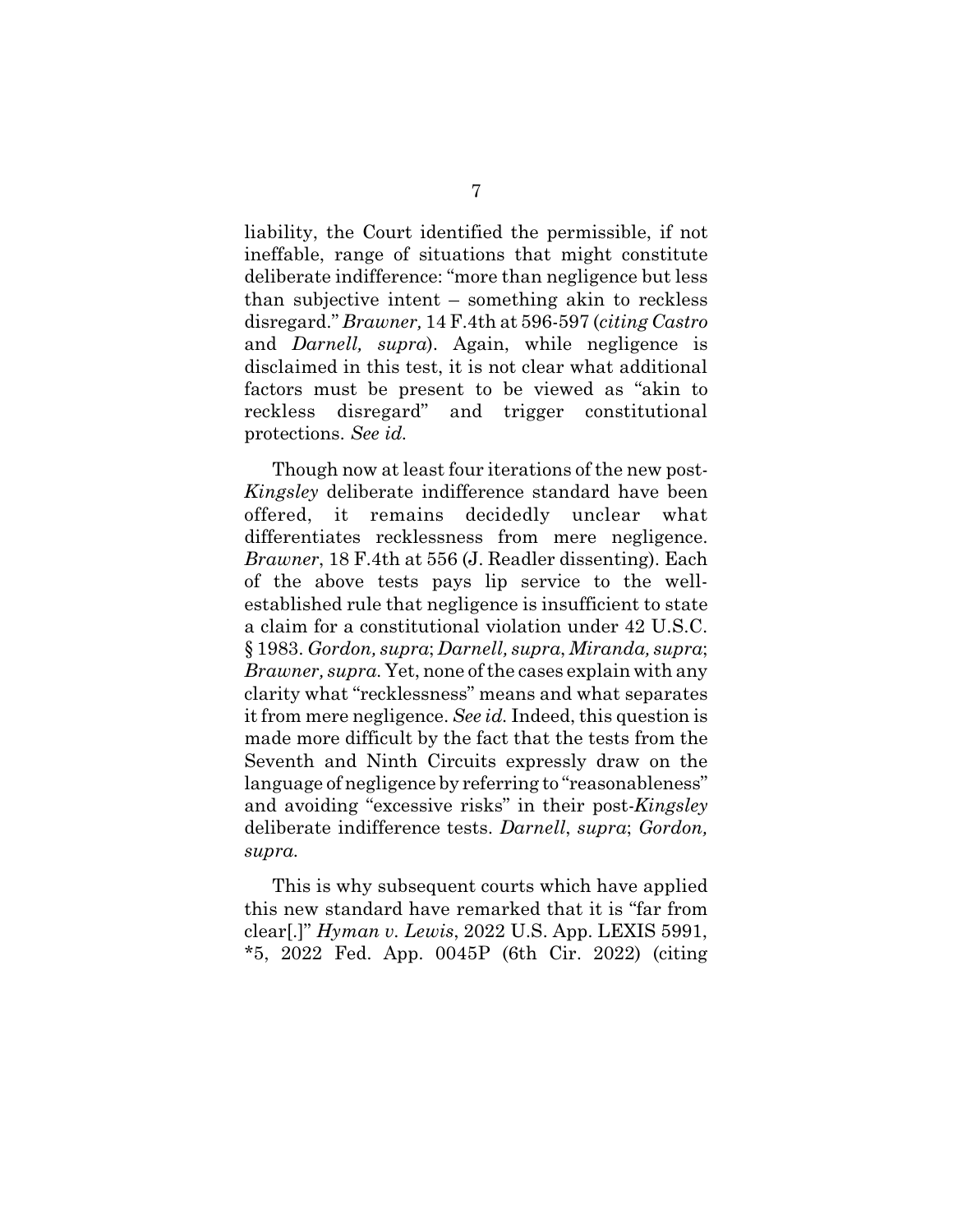*Brawner*). Ultimately, though, the problem is not whether tidily delineated factors have been supplied, but rather whether constitutional principals have been distilled into a meaningful and workable test. As noted above, however, there are few guideposts like this to be found in *Brawner,* or the decisions it followed from the Second, Seventh, and Ninth, Circuits because the "reasonable official standard" is nowhere to be found in the Fourteenth Amendment. *Brawner*, 18 F.4th at 552 (J. Readler dissenting).

Lacking a constitutional foundation for this new standard, judges in the Second, Sixth, Seventh, and Ninth Circuits have little to prevent this new objective test from becoming a new federal cause of action for medical malpractice. As this Court has noted, "courts are particularly ill equipped to deal with the[] problems of prison administration." *Shaw v. Murphy*, 532 U.S. 223, 229 (2001) (quoting *Procunier v. Martinez*, 416 U.S. 396, 405 (1974)). When it comes to the evaluation of risk in the jail setting where the risk "is already elevated", the judicial consideration of whether a risk if "excessive" inevitably will collapse into mere negligence. *Westmoreland v. Butler Co.*, 2022 U.S. App. LEXIS 7772 at \*30 (6th Cir. 2022)(J. Bush dissenting)(citing Dep't of Justice, Office of the Inspector General, M. Horowitz, Top Management and Performance Challenges Facing the Department of Justice – 2021 (2021)).

In this way, this Court's review is needed not merely to resolve a difference of opinion among the federal circuits. It is necessary to prevent an ill-crafted standard from serving as a Trojan horse to sneak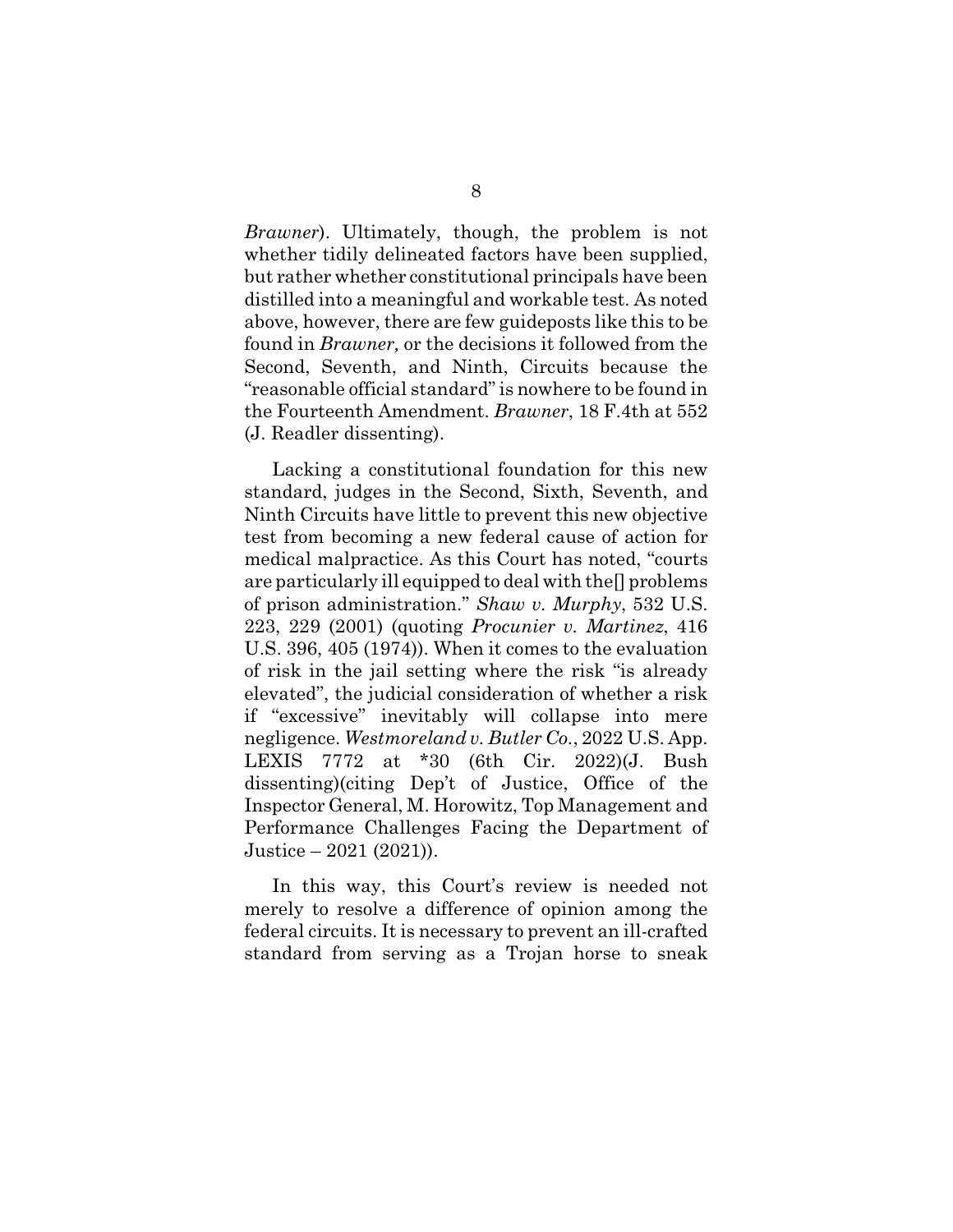medical malpractice theories past the stalwart restriction prohibiting recovery for negligence under 42 U.S.C. § 1983.

## **II. Instruction from the Court Is Needed Now Because the Post-***Kingsley* **Deliberate Indifference Standard Is Changing a Broad Array of Claims.**

Medical deliberate indifference claims of pretrial detainees make up a sizable percentage of all the claims pending in the federal courts. *Brawner*, 18 F.4th at 556 (J. Readler dissenting). Thus, the lack of clarity in the new objective deliberate indifference standard would be concerning if only those claims were likely to be affected. It is already clear, however, that the expansion of *Kingsley* will apply beyond the claims of pretrial detainees relating to their medical needs.

Though the radical shift in the constitutional standards without express instruction from this Court is startling, the speed of this change should not be surprising. The sheer volume of prison and jail litigation in the federal courts creates the inherent risk that novel legal theories, whether they stand on solid constitutional grounds or not, may sweep rapidly from circuit to circuit and from theory to theory. *Brawner*, 18 F.4th at 556 (J. Readler dissenting).

Some of the first cases to adopt the new standard for deliberate indifference under the Fourteenth Amendment were not medical needs claims, but related instead to other conditions of confinement. *Castro*, *supra.* Following the lead of the Ninth Circuit in that regard, the Sixth and Seventh Circuits have also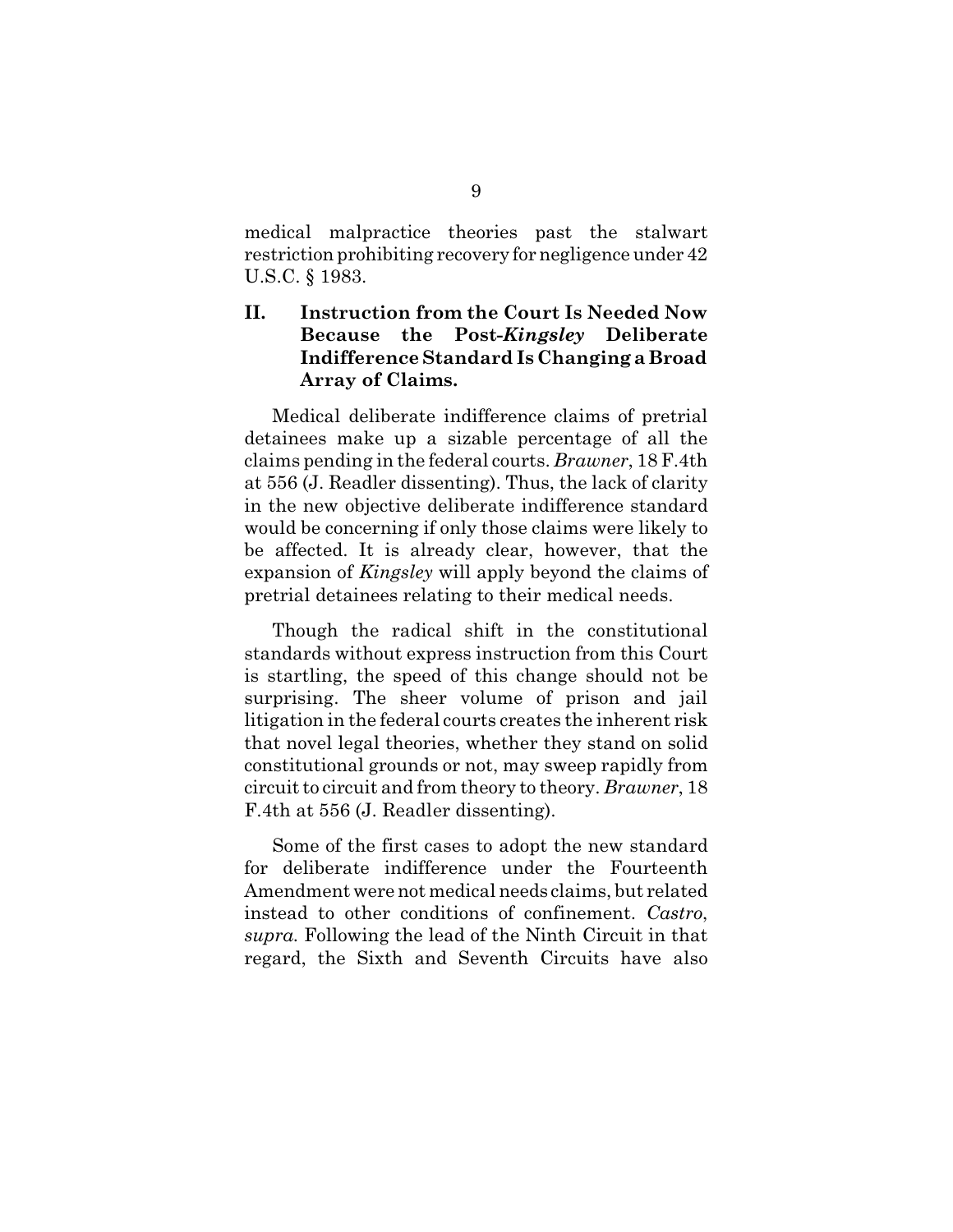applied the post-*Kingsley* deliberate indifference standard to conditions of confinement claims. *Westmoreland v. Butler Co.*, 2022 U.S. App. LEXIS 7772 (6th Cir. 2022); *Hardman v. Curran*, 933 F.3d 816 (7th Cir. 2019). Likewise, in *Cope v. Cogdill*, a petition for cert is pending with this Court. Though that case was resolved on the basis of qualified immunity, the petitioner expressly argues that the standard from *Kingsley* must be applied to also address an alleged failure to prevent suicide. *See Cope v. Cogdill,* U.S. Supreme Court, Case No. 21-783, Petition for Writ of Certiorari filed November 22, 2021.

There is even authority to suggest that the revisions to the deliberate indifference standard could apply more broadly. At least one court has applied the rule from *Brawner* to the claims of convicted prisoners. *Cameron v. Bouchard*, 815 Fed. Appx. 978 (6th Cir. 2020) (applying objective standard to class action comprised of pretrial detainees and convicted prisoners). Historically, most circuits pre-*Kingsley* applied the same deliberate indifference standard for pretrial detainees and convicted prisoners. Given the fact that pretrial detainees and convicted prisoners are separated only by a legal status and share many functional aspects of their incarcerations in common, it is not difficult to imagine that maintaining two legal standards for similar constitutional theories in the same context may be unwieldy to say the least.

Indeed, there is even reason to believe that the new post-*Kingsley* deliberate indifference standard could affect claims totally outside of the pretrial detainee context. Though *Kingsley* did not address municipal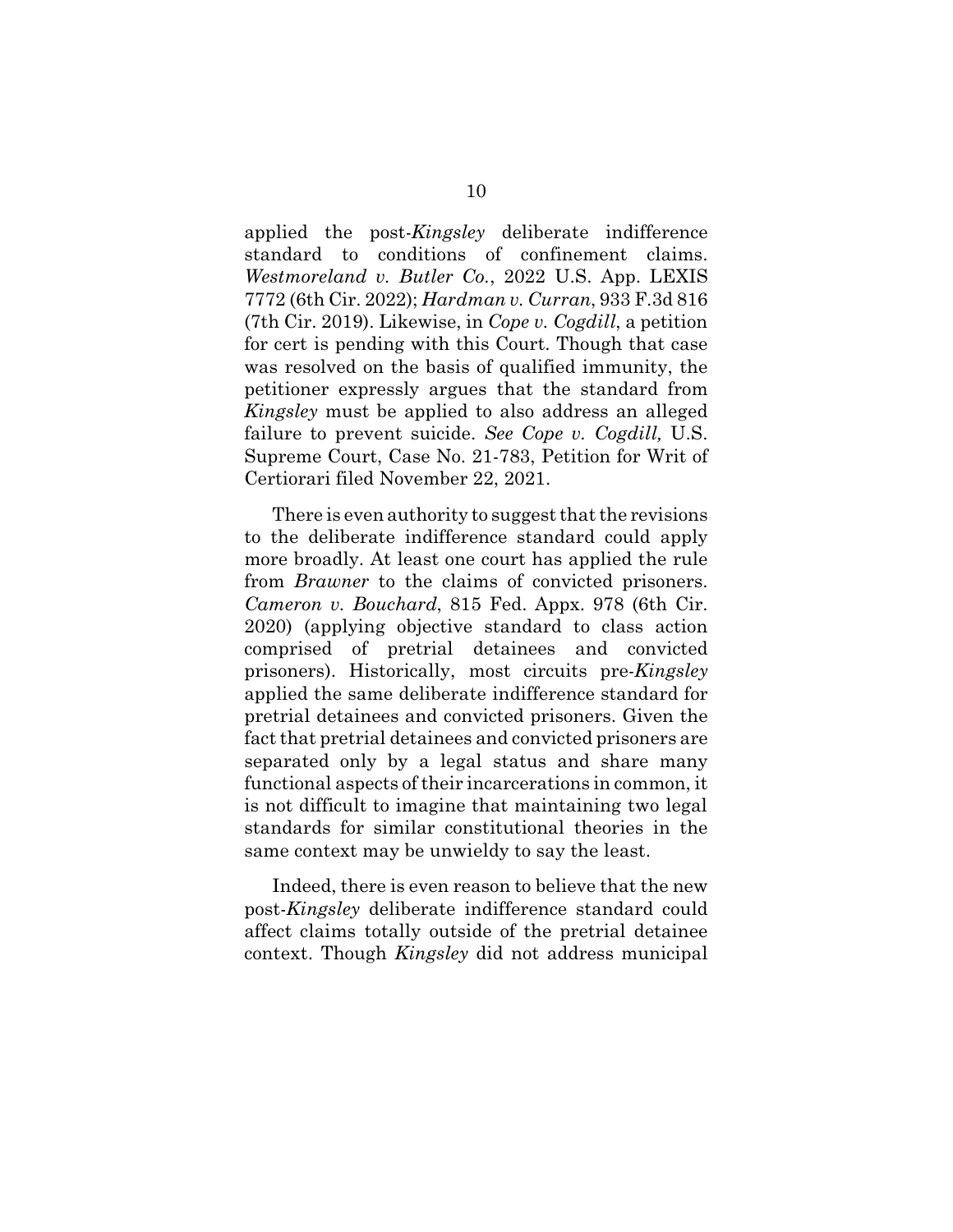liability at all, one panel member from the Ninth Circuit has even argued that the new deliberate indifference standard developed post-*Kingsley* should govern inaction claims against municipalities under *Monell v. Dep't of Soc. Services,* 436 U.S. 658 (1978)*. Hyun Ju Park v. City of Honolulu,* 952 F.3d 1136, 1147- 1148 (9th Cir. 2022) (J. Smith Jr. dissenting) This is true even though the holding from *Kingsley* was expressly restricted to individual, rather than municipal liability and although the prohibition on *respondeat superior* liability for municipalities was intended to prevent the imposition of § 1983 for mere torts. *Monell,* 952 U.S. at 691-693. Even so, *Park* suggests that if the result in *Brawner* is allowed to remain, the deliberate indifference standard in contexts well beyond those relating to the medical needs of pretrial detainee may be called into question.

In this way, there is not only a Circuit split relating to the particular matters at issue in the present case but an emerging and growing division about the deliberate indifference standard in contexts far broader than what this Court ever considered or even envisioned in *Kingsley.* Review from this Court is needed to ensure that incorrect constitutional standards do not spread broadly to all manner of claims under 42 U.S.C. § 1983.

## **III. The Objective Deliberate Indifference Standard Is Inconsistent with this Court's Precedents.**

If the objective deliberate indifference standard adopted by the *Brawner* Court, was rooted in either the text of the Constitution or this Court's precedents, its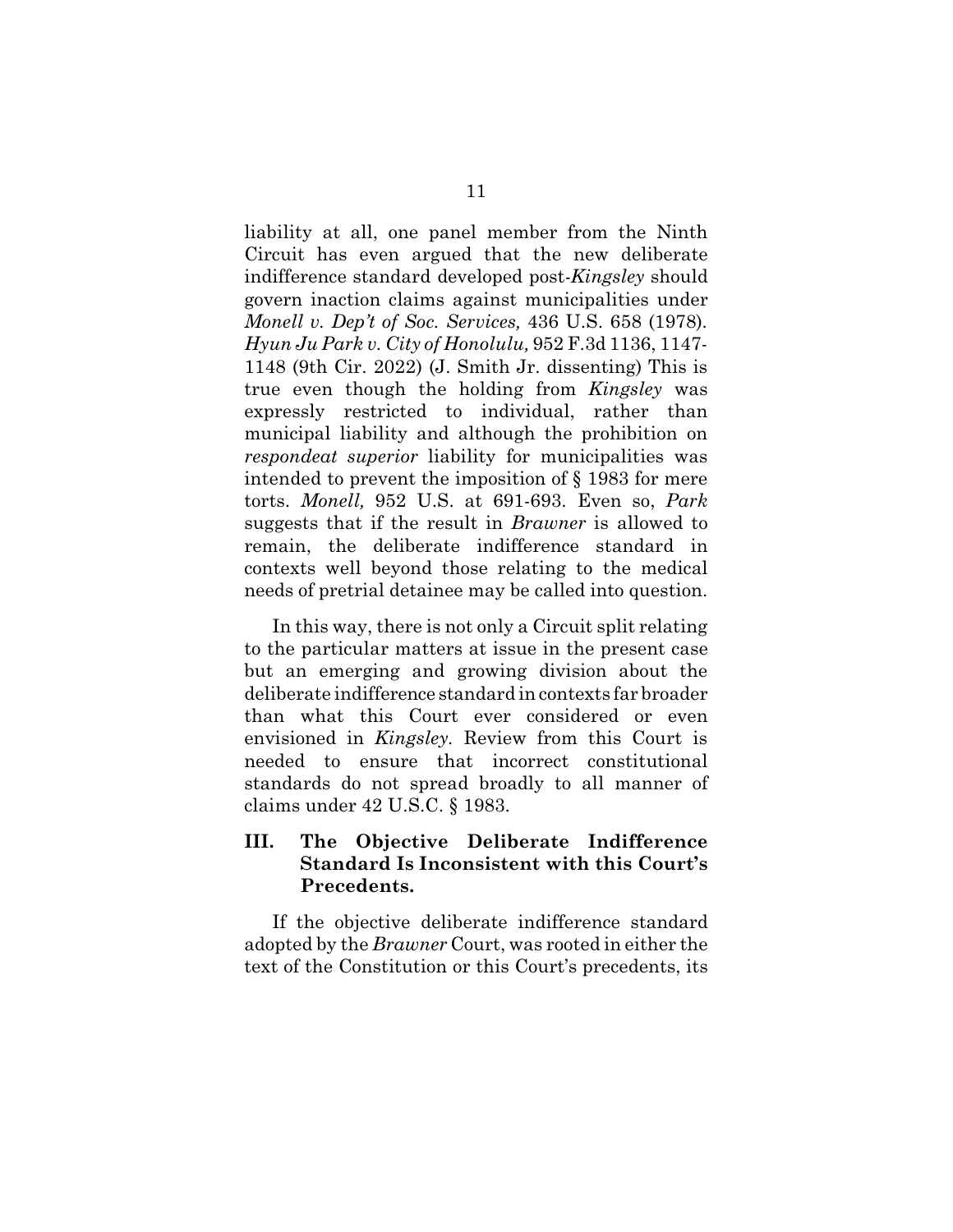spread across the circuits and to a variety of legal theories might be unremarkable. The problem is, however, that the objective deliberate indifference standard that claims to hail from *Kingsley* finds little support in that decision. In addition, it is flatly inconsistent with *Farmer v. Brennan,* 511 U.S. 825 (1994) and *Daniels v. Williams,* 474 U.S. 327 (1986)*.* In this way, the new rule sweeping across the circuits and now even expanding beyond claims under the Fourteenth Amendment Due Process Clause is an incorrect one.

Though the *Brawner* Court relies on *Kingsley* to support the adoption of its new objective deliberate indifference standard, it misunderstood the impact of the *Kingsley* holding. In particular, it failed to appreciate two critical distinctions between the present case and *Kingsley*: (1) the distinction between an action theory (such as excessive force) and an inaction theory (such as a deprivation of medical care); and (2) the distinction between theories arising under the Fourth, Eight and Fourteenth Amendments. The failure to appreciate these differences caused the Majority to misunderstand the true meaning of *Kingsley* and its relevance to the facts at issue here.

In its take on *Kingsley,* the Majority focused on the punishment aspect that the Supreme Court used as one prong of its reasoning for concluding that proof of a malevolent subjective intent is not required for a pretrial detainee to pursue an excessive force claim under the Fourteenth Amendment. *Brawner, supra,* at \*20-21. The Majority overlooked, however, the Supreme Court's distinction between the differing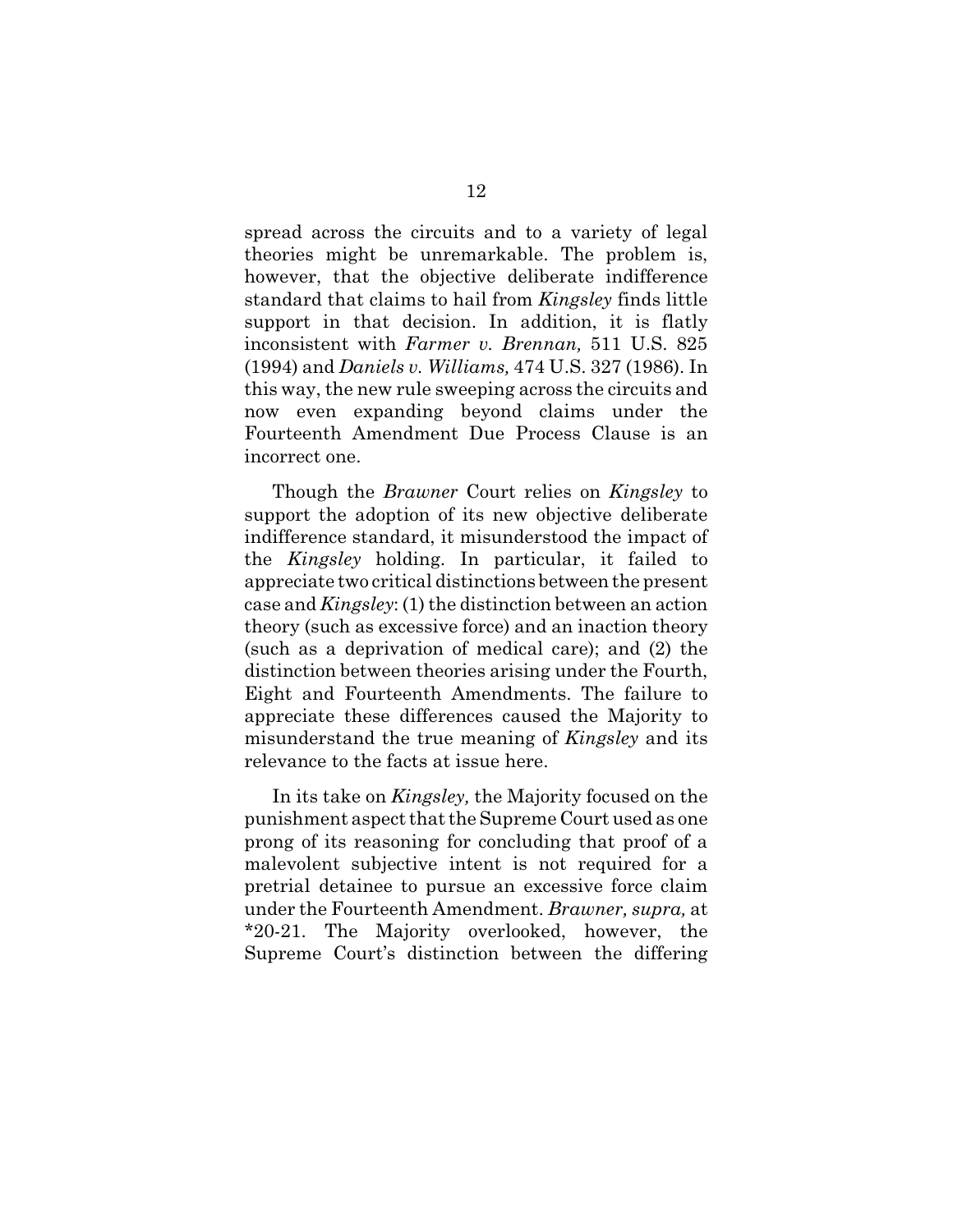kinds of intent. *See Id.* For action theories like excessive force, the Supreme Court in *Kingsley* keenly noted that the there are two separate categories of intent:

The first concerns the defendant's state of mind with respect to his physical acts  $-i.e.,$  his state of mind with respect to the bringing about of certain physical consequences in the world. The second question concerns the defendant's state of mind with respect to whether his use of force was 'excessive.'

*Kingsley*, 576 U.S. at 395. For excessive force claims, the Court explained, the first prong is often not disputed because a defendant would know (or rightfully be charged with knowledge) of the facts and circumstances surrounding him as he engaged in physical acts. *Id*.

It was the second aspect of intent, however, that the Supreme Court found was irrelevant to evaluating force claims under the Fourteenth Amendment. The Court described that aspect as the "defendant's state of mind with respect to the proper *interpretation* of the force (a series of events in the world)." *Id.* at 396. This real-time awareness that the defendant's conduct was unlawful as he or she used force, was what the Supreme Court held was not required for pretrial detainees to pursue excessive force claims. *Id.* This is why the Supreme Court took issue with the defendant's proposed instruction that authorized a liability verdict only if his actions were intended "maliciously and sadistically to cause harm." *Id.* at 400. Based on this reasoning, the Court's holding in *Kingsley* is restricted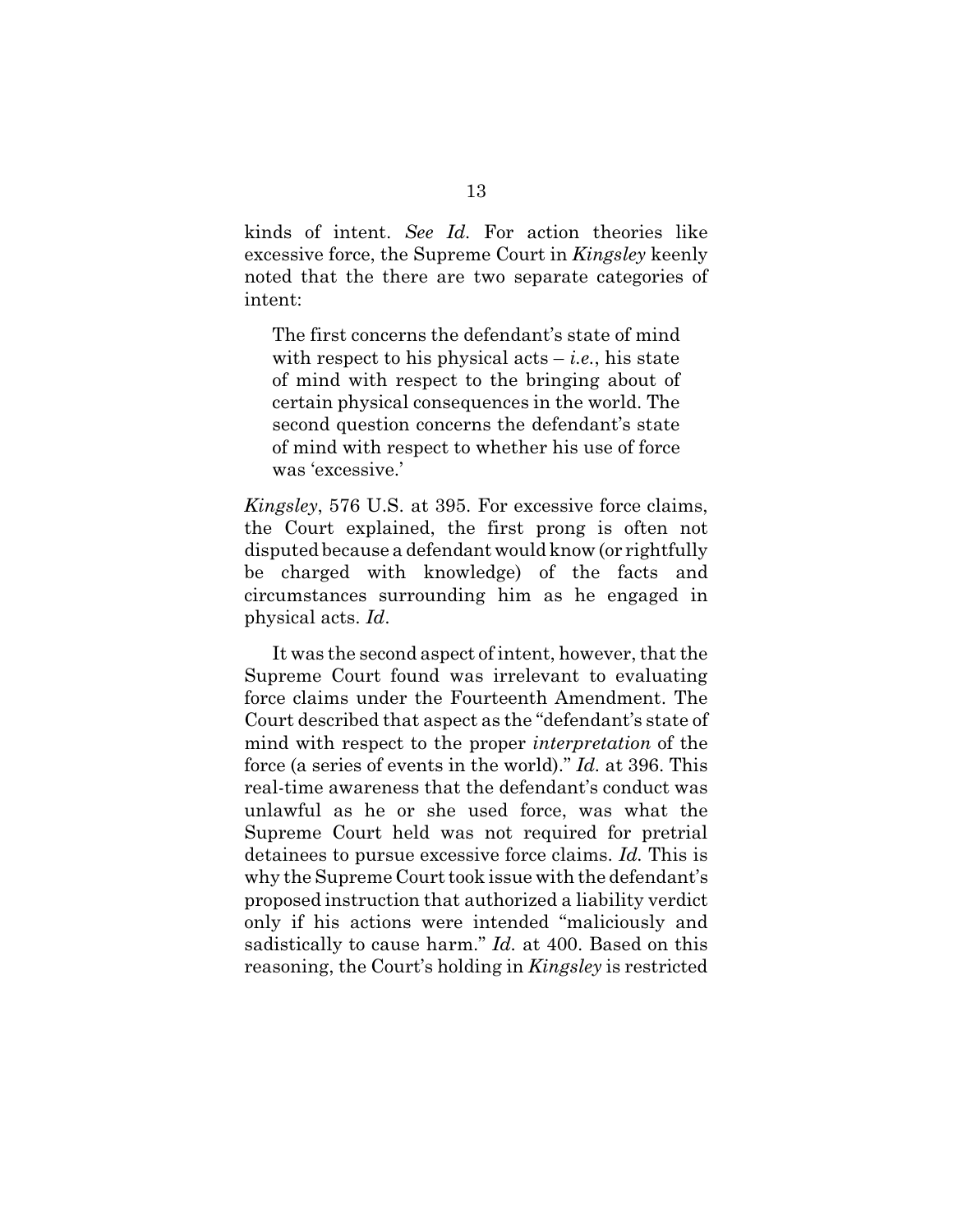only to intent that would describe a defendant's internal purpose, judgment, or appraisal of his own actions.

In jettisoning the subjective component of deliberate indifference, the Majority in *Brawner* went too far afield. In the Sixth Circuit, the deliberate indifference standard under the Fourteenth Amendment has never required proof that a defendant knew his or her actions were unlawful or done maliciously. *Richmond v. Huq,* 885 F.3d 928, 939 (6th Cir. 2018) (citing *Whitley v. Albers,* 475 U.S. 312, 319 (1976). They have, however, correctly required proof that a defendant was personally aware of facts suggesting an inmate's need for care and failed to take action. *Id*.

That element speaks to the defendant's personal awareness of a situation and not his or her subjective intent in failing to take action. *See id.* That is because, unlike an excessive force situation which involves affirmative and usually physical actions in a span of minutes, an actor's intent can be inferred from their actions. *See Kingsley, supra,* at 396. Where inaction is at issue and must be judged from a series of events that often occur, as in this case, over the course of hours, days, weeks or even months, a more refined analysis is needed to determine if the conduct goes beyond mere negligence. *Daniels*, 474 U.S. at 332 (mere negligence insufficient to pursue due process claim against jail officials under Fourteenth Amendment).

Along these same lines, the Majority failed to appreciate that the result in *Kingsley* was heavily influenced by precedents analyzing force claims under the Fourth Amendment. Under that standard, an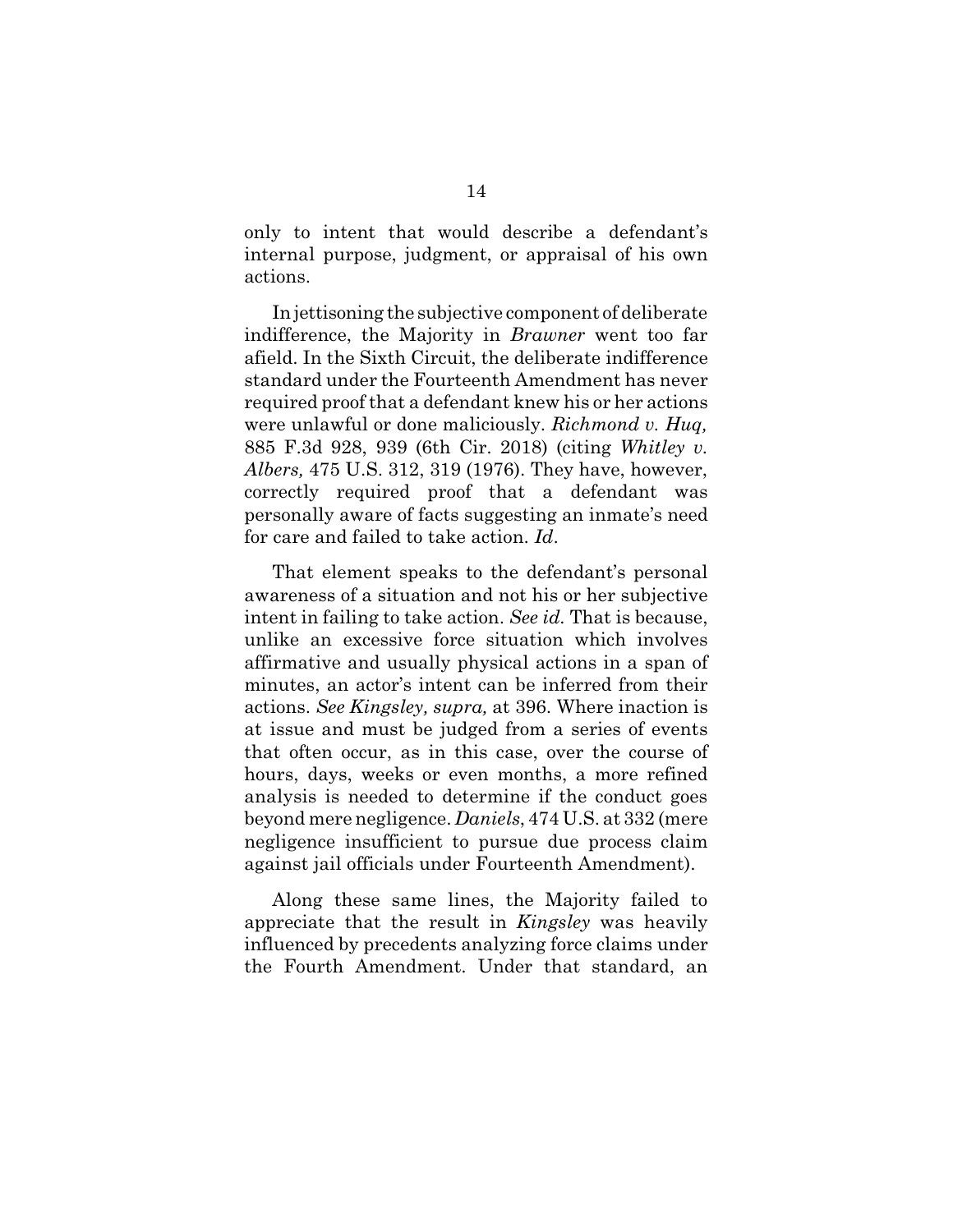officer's subjective intent is not in issue and force instead must be analyzed only objectively. *Graham v. Connor,* 490 U.S. 386, 397 (1989). *Kingsley* cited to *Graham*, which set the standard for force clams under the Fourth Amendment, at least 5 times to make the point that force claims traditionally have been analyzed only objectively. *See Id.* at 397 – 402.

Despite these clear indications that *Kingsley* was derived from analysis of Fourth Amendment excessive force claims, the Majority never explained why it made sense to borrow elements of the objective reasonableness standard to inform the test for medical needs claims of pretrial detainees arising under the Fourteenth Amendment. *See Id.* It chose to discard well-reasoned holdings in *Farmer v. Brennan,* 511 U.S. 825 (1994) and *Estelle v. Gamble,* 429 U.S. 97 (1974) as having originated from the Eighth Amendment's cruel and unusual punishment prohibition alone. *Brawner*, *supra,* at \*15 – 19. But in doing so, the Majority merely substituted the strand of excessive force cases arising under the Fourth Amendment in its place. *See Id.*

As Justice Scalia observed in his dissent to *Kingsley*, the Supreme Court has repeatedly counseled that the Fourth Amendment and Due Process Clauses of the Fifth and Fourteenth are textually different and thus must not be mixed and combined in the way that the Majority has done. *Kingsley,* 576 U.S. at 405 – 408 (J. Scalia dissenting). The failure of the Majority to honor this requirement is what led it to offer a nebulous test of liability for medical claims arising under the Fourteenth Amendment that permits a jury to conclude a defendant is "reckless" even if there is no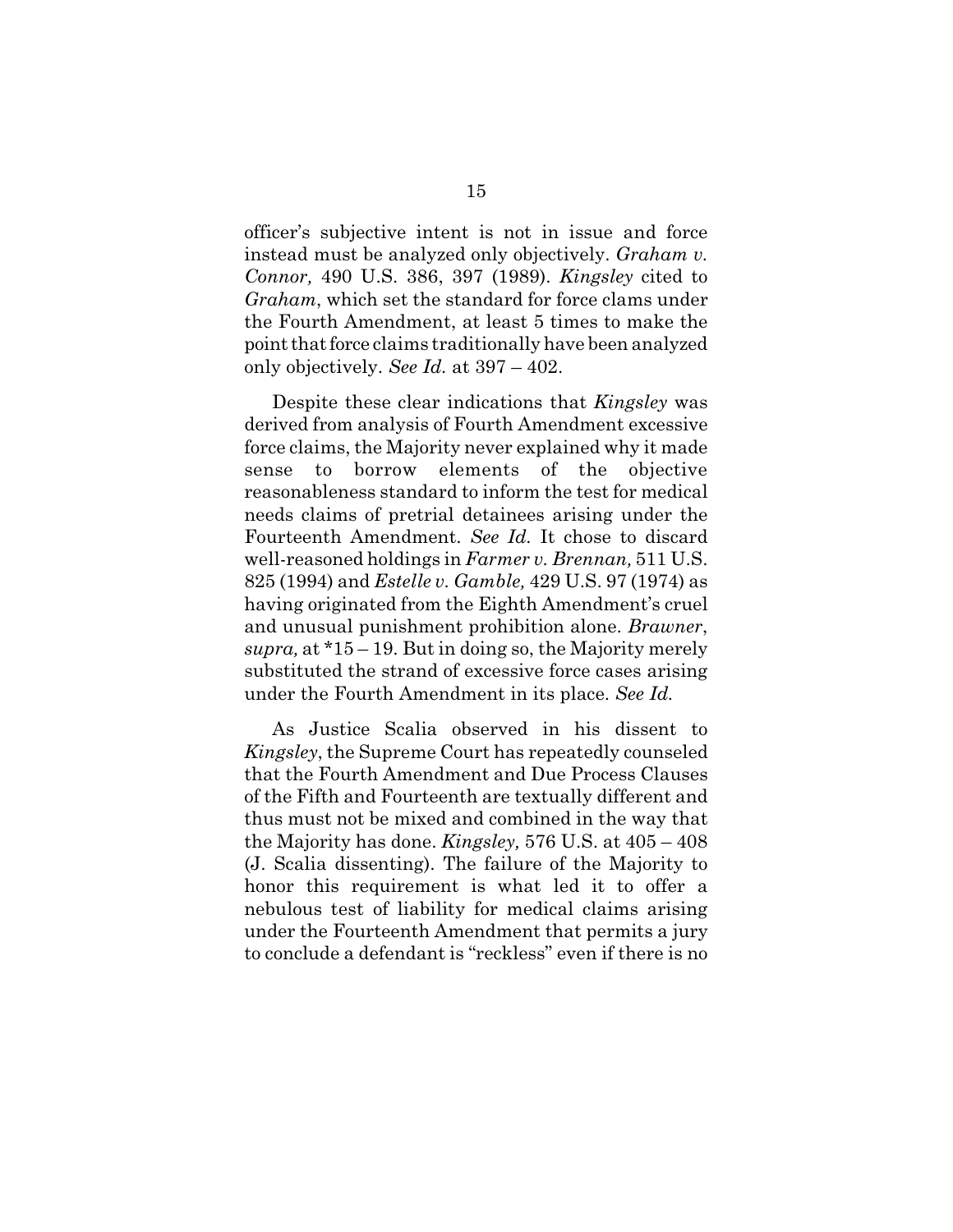proof that he or she was personally aware of a risk to the plaintiff. *Brawner, supra*, at \*23 – 24. This flies in the face of the holding from *Farmer*, which expressly rejected the adoption of an objective standard for deliberate indifference. 511 U.S. at 837.

Likewise, this Court has already rejected the idea that imposing a simple "recklessness" standard in and of itself is insufficient to distinguish constitutionally prohibited inaction from mere negligence. *Id.* at 837- 838. In *Farmer*, this Court noted that lower courts had regularly used the term "reckless" to describe the level of culpability required to impose constitutional liability for denial of medical care. It expressly stated, however, that subjective recklessness, as defined in criminal law, was required and that mere objective recklessness was insufficient. *Id.* Similarly, in *Daniels* the Court expressed practical concerns that imposing a simple "recklessness" standard would inevitably lead to constitutionalizing the tort of negligence. 474 U.S. at 334 ("requiring complainants to allege something more than negligence would raise serious questions about what "more" than negligence – intent, recklessness, or "gross negligence" – is required, and indeed about what these elusive terms mean.").

Despite these clear dictates, this is precisely what the *Brawner* majority did when it adopted the standard of "more than negligence but less than subjective intent – something akin to reckless disregard." *Brawner,* 14 F.4th at 596-597 (*citing Castro* and *Darnell, supra*). This test is nearly verbatim what this Court told lower courts not to do in *Farmer* and *Daniels.* For these reasons, the Majority not merely err when it re-wrote